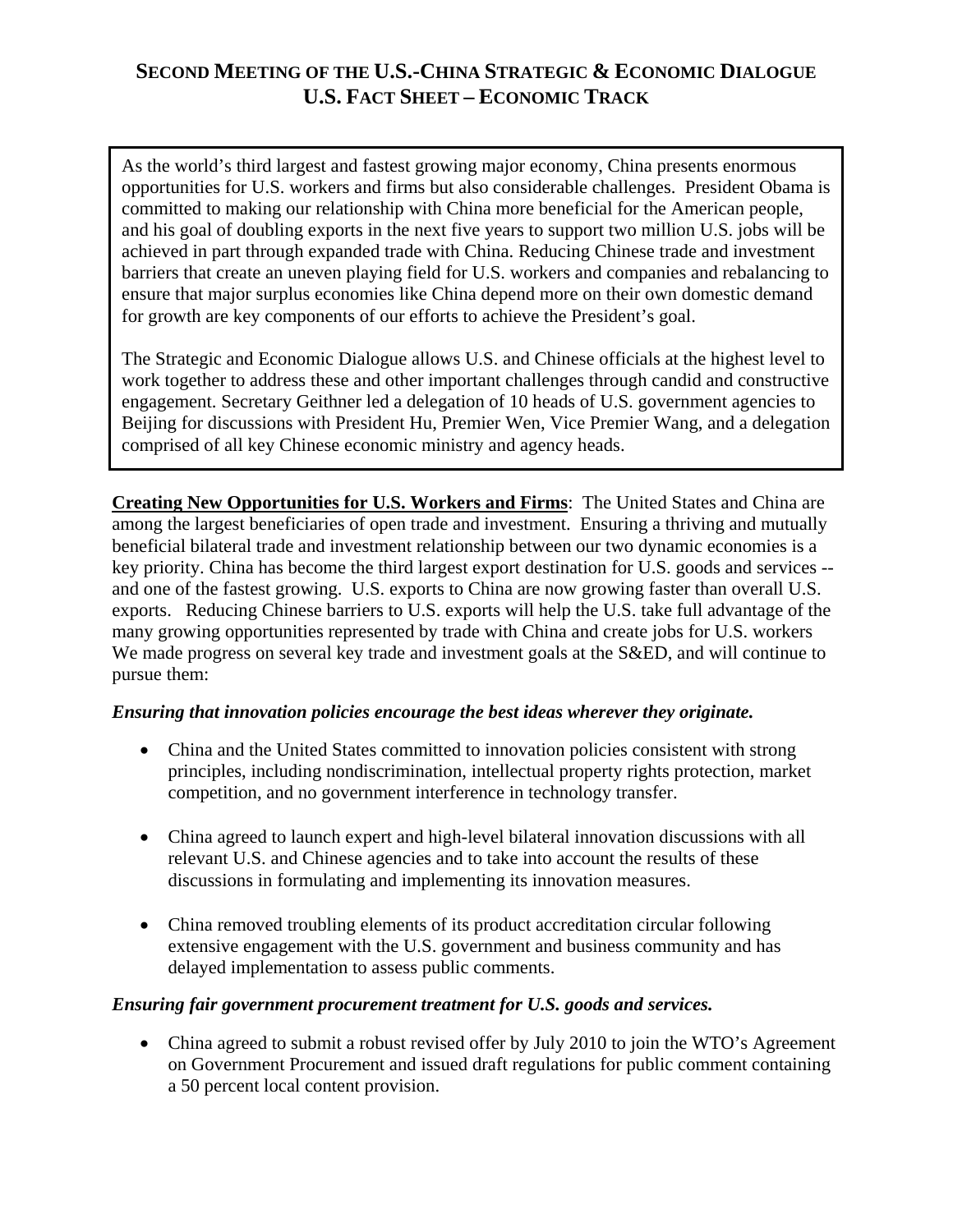## *Promoting U.S. exports through bilateral cooperation.*

• China and the United States agreed to strengthen cooperation on inspections of soybeans to ensure the smooth flow of US soybean exports, which were more than \$9 billion in 2009.

# *Reducing barriers to foreign investment.*

• Since S&ED I, China met important commitments to triple the threshold for foreign investments that require central government approval. China also agreed to reduce barriers to foreign investment in services, high-technology goods, high-end manufacturing, and energy saving products and to accelerate and narrow the scope of foreign investment reviews.

## *These measures will create new opportunities for U.S. firms and workers through increased trade and investment over time.*

**Promoting a Strong Recovery and More Balanced Growth**: The global economy is now recovering, due in part to timely and comprehensive stimulus policies in both the United States and China coordinated through the G-20. In the face of vulnerabilities in other parts of the global economy, it is more important than ever that the U.S. and China take strong policy actions to secure the recovery, create jobs and rebalance growth to make it more sustainable.

## *Promoting more home-grown, consumption-led growth in China***.**

- Following S&ED I, China implemented a range of measures to increase the contribution of consumption to its growth. In 2009, consumption accounted for 4.6 percentage points of China's real GDP growth, up from 4.1 in 2008. And, in the first quarter of 2010, consumption contributed 6.2 percentage points, the largest amount ever. The share of consumption in China's GDP though is still low; there is ample scope for the expansion of Chinese consumption to continue to support GDP growth over the years ahead.
- Strong growth in China has increased U.S. exports. U.S. exports to China are now 20 percent above where they were at this time two years ago – while U.S. exports to the world are still below their level two years ago. The rebound over the past year has been even stronger.
- China's current account surplus in 2009 fell by one-half from its peak, as a share of GDP and has declined further in the first quarter of 2010.
- To sustain this progress, at S&ED II China agreed to accelerate development of services and its social safety net, including by expanding its new rural pension system.
- Chinese workers are now earning more. Guangdong in China's industrial heartland raised its statutory minimum wage by 21 percent this month, and ten other provinces are following suit. As workers' earnings increase, their demand for imports will also rise.
- Moving to a more market-determined exchange rate will make an essential contribution to securing the global recovery and achieving more balanced global growth and was an important focus of the Dialogue. We will continue to have intensive discussions with China on this in the run-up to the G-20 Leaders' summit.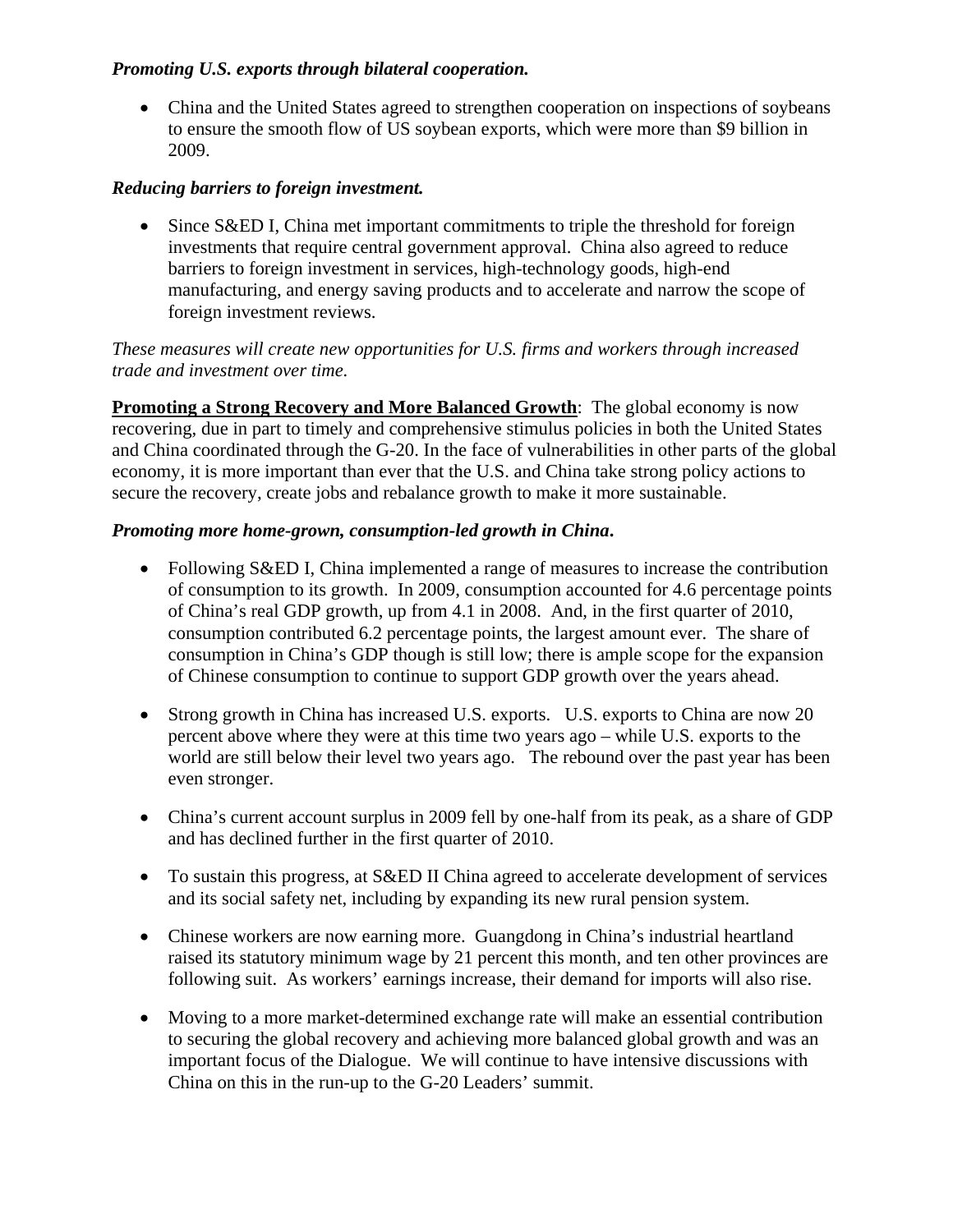# *Reinforcing fiscal consolidation and private savings in the United States***.**

- The President proposed a number of important deficit-reduction steps to achieve fiscal sustainability in the medium and long term, including the creation of the National Commission on Fiscal Responsibility and Reform to reduce the deficit to about 3 percent of GDP by 2015 and stabilize the debt-to-GDP ratio at an acceptable level.
- U.S. policy will also reinforce and sustain post-crisis gains in household savings rates, which in turn will mean a smaller role than in the past for the U.S. consumer in driving global growth.

# *Working together on policies to eliminate fossil fuel subsidies.*

- Inefficient fossil fuel subsidies encourage wasteful consumption, reduce our energy security, impede investment in clean energy sources, and undermine efforts to deal with the threat of climate change. Through the G-20, the United States and China have agreed to rationalize and phase out inefficient fossil fuel subsidies over the medium term.
- As we do that, we recognize the importance of providing those in need with essential energy services, including through the use of targeted cash transfers and other appropriate compensation mechanisms. We have been working together to develop implementation strategies for the June G20 Leaders Summit.

*A Chinese economy that is powered more by consumption will contribute to stronger and more sustainable global growth. China's measures to develop the services sector will also shift China away from heavy industry toward less energy- and carbon-intensive growth.* 

**Promoting More Resilient, Open, and Market-Oriented Financial Systems**: Although the United States and China face different challenges, reforming our financial sectors and strengthening regulation is critical to achieving both strong and sustainable growth. China's financial reforms should channel resources away from large state-owned banks, which lend mainly to large state-owned firms, and toward private and small and medium-sized enterprises, particularly in the service sector. Higher interest rates for deposits would help support household income and thus household consumption.

#### *Cooperating on key financial regulatory issues to reduce regulatory arbitrage, contain systemic risks, protect small investors, create opportunities for U.S. financial service firms and make global financial markets more robust.*

- Since S&ED I, China has agreed to support U.S. efforts to strengthen global financial regulation and supervision—by promoting higher, better quality, and counter-cyclical capital requirements, strengthened liquidity risk requirements, and the introduction of a leverage ratio as a supplementary measure to the Basel risk-based framework.
- In support of U.S. efforts to confront the "too big to fail" problem, the United States and China agreed at S&ED II to strengthen cooperation on the resolution of cross-border entities.
- The FDIC and China's central bank agreed to deepen their engagement to promote rural financial inclusion.